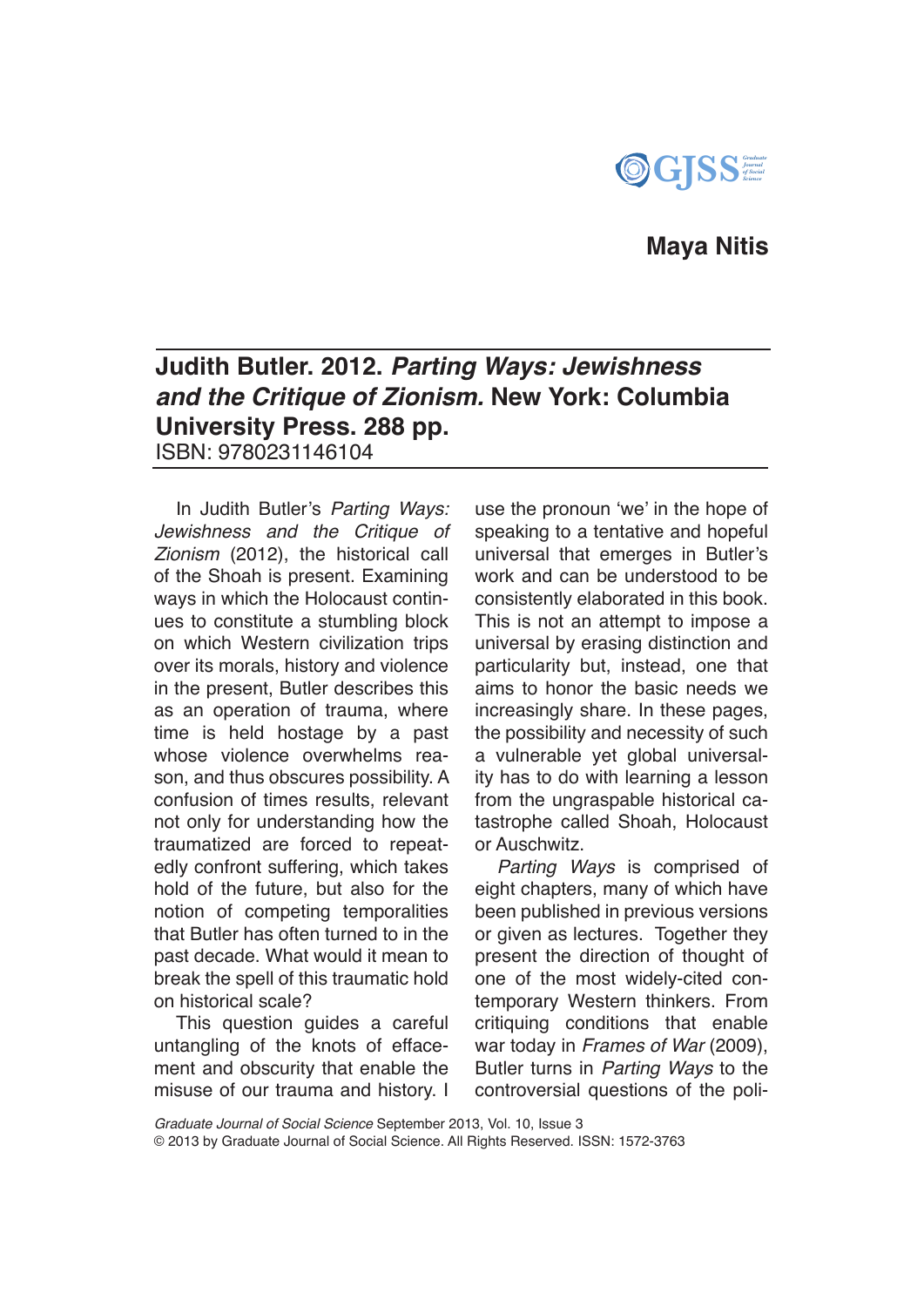#### **156 GJSS Vol 10, Issue 3**

tics of memory. Adhering to no identitarian tradition, the work evokes the cohabitation of Jewish and non-Jewish thinking on Israel/Palestine. Butler's conception of cohabitation as the basic right that might ground other rights is developed in Chapter 6, 'Quandaries of the Plural.' This increasingly significant notion emerges from a sustained engagement with Hannah Arendt's work, especially *Eichmann in Jerusalem*, where Arendt understands genocide in terms of a refusal to share the world with others.

Butler argues that taking into account voices of varying traditions in a critique of unjust policies is politically and theoretically necessary to combat the hegemonic effect that aims to silence criticism. With characteristic poignancy and even momentary lightness in the face of excruciatingly heavy questions, the book assembles a motley crew including Emmanuel Levinas, Mahmoud Darwish and Edward Said, who accompany us on the way to making a claim for binationalism in Israel/ Palestine. While in the corporate media echoes of impossibility form the background of this complex issue, careful historical considerations belie the excuses which would perpetuate the conflict for the sake of domination and exploitation in the region. The theme of binationalism does not falter throughout the following pages, but acquires a philosophical depth, the inspiration for which Butler attributes to Said and Arendt.

In light of the recent UN decision to recognize Palestine's independent observer status, a movement is legible toward alleviating the unsustainability propped up by the Israeli wall, in the context of which the question of binationalism gains urgency.

Chapter 2, 'Unable to Kill: Levinas contra Levinas,' exhibits the practice of reading that neither rejects a work outright for its mistakes, nor ignores problems to accept it wholesale. This nuanced practice enables Butler to extend Levinas' ethics to those whom he was unable to face on his own terms. Thus this chapter returns to the struggle with the commandment not to kill and its contemporary reverberations. This concern forms a central thread in Butler's work on ethics and politics, via Levinas and Walter Benjamin. Throughout the discussion of the prohibition of killing, nonviolence emerges as the call of ethics in Butler's work, irreducible (and perhaps in counter-distinction) to pacifism. Chapter 3, 'Walter Benjamin and the Critique of Violence,' is a slightly expanded version of Butler's 2006 discussion, which reads Benjamin's seminal essay in terms of nonviolence, and thus in counterdistinction to Derrida's criticism in 'Force of Law' (1990). The small additions to the introduction and the last section (re)turn to Benjamin's notoriously difficult and controversial thinking on messianic materialism, also addressed in the following Chapter 4, 'Flashing Up.'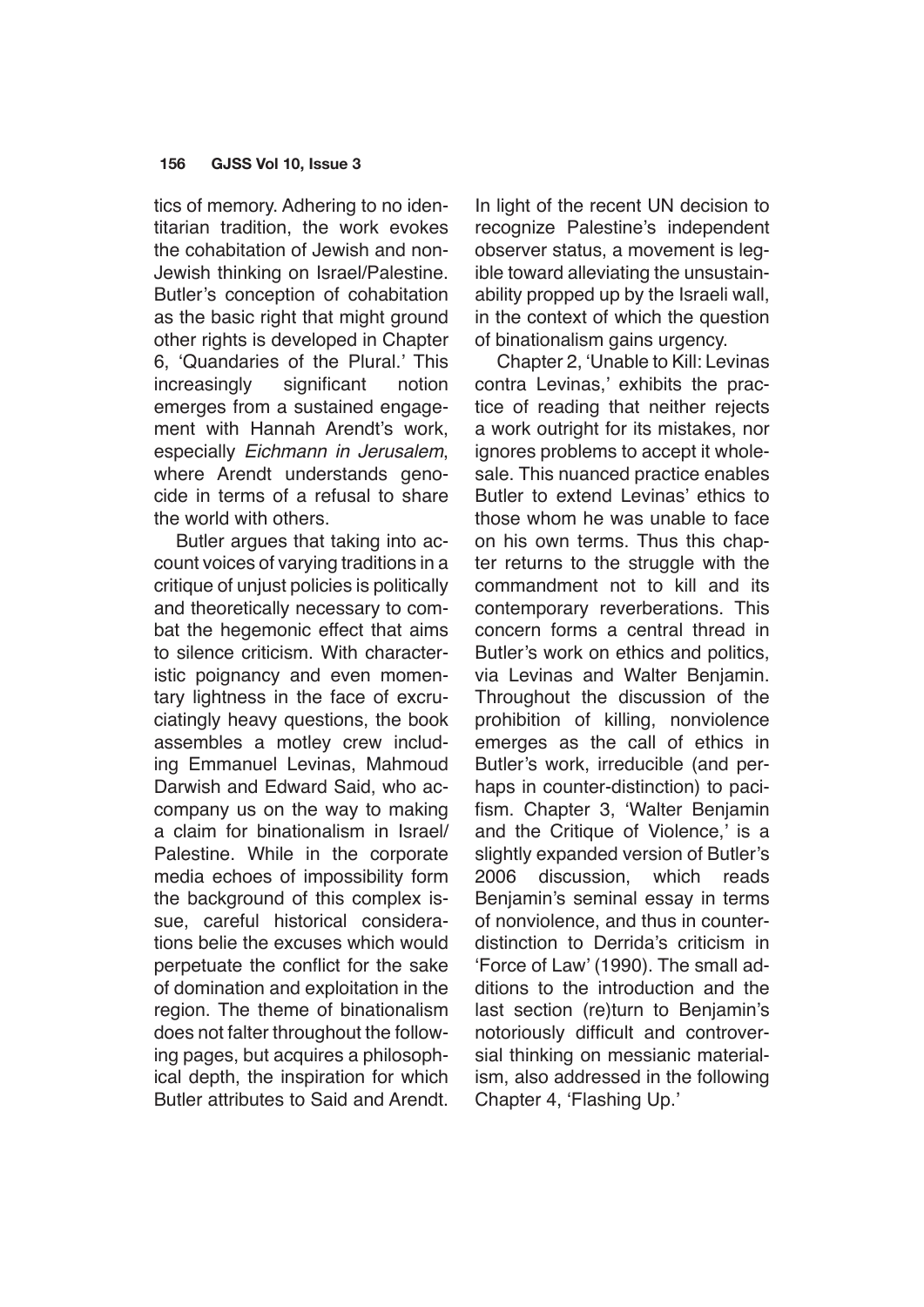Skipping ahead, the final chapter, 'What shall we do without exile?' borrows its title from a poem by Mahmood Darwish. Here we witness a profound relation to literature and poetry, while elaborating the significance of exile. This relation is also important in *Frames of War*, and could be said to lend Butler's writing its at times ethereal quality. From *Gender Trouble* (1990) onward, we might surmise an engagement with literature as 'necessary fiction.' In earlier work, Butler described sex and gender as 'necessary fictions.' In similar terms, literature is neither circumscribed to a fictional realm nor reducible to a reflection of reality. There is a serious yet hopeful speaking and listening on both sides, as there is among theory and practice, which are neither separate nor homogenous for Butler. Perhaps this is one of the reasons for the great appeal of such praxis today.

The penultimate Chapter 7, 'Primo Levi for the Present,' discusses another major theme in Butler's work: the appropriation of discourse, particularly that of the Shoah, as an inevitable yet indeterminable consequence of time. Exploring Primo Levi's struggle with the political heritage of being a witness in Auschwitz, Butler returns to the need to reappropriate this history against misuse and injustice rather than remaining silent. Levi had repeatedly and often provocatively criticized the belligerent policies of the Israeli state. Butler wonders about Levi's suicide, after so many years of vocal testimony. Were the attempts to silence criticism of Israel's actions and policies, alongside the weight of living and dying that haunted survivors, related to Levi's inability to continue? Chapter 5, 'Is Judaism Zionism,' defends the position of Jews and others opposed to political Zionism in present form against defacing, hurtful and unfair accusations of self-hate, or Anti-Semitism, that are indiscriminately leveled against all critics of Israeli policies in certain places in Israel, Germany and United States, among others. In 2012 such accusations were directed against Butler, on the occasion of being awarded the Adorno Prize in Frankfurt, Germany. All the major German newspapers seemed to open their pages to Butler's defense of critique – also in relation to Israeli policies. *Parting Ways* reiterates how these charges not only water-down real issues of Anti-Semitism, but also attempt to silence critique through misappropriating the Shoah, which constitutes an instrumentalization of the politics of memory.

This book can be read as posing the necessity to learn from an event that overwhelms understanding in order to make that event what it should be  $-$  history  $-$  and thus open the possibility of breaking the traumatic hold that it exercises on the present. This lesson urges us to draw connections between the